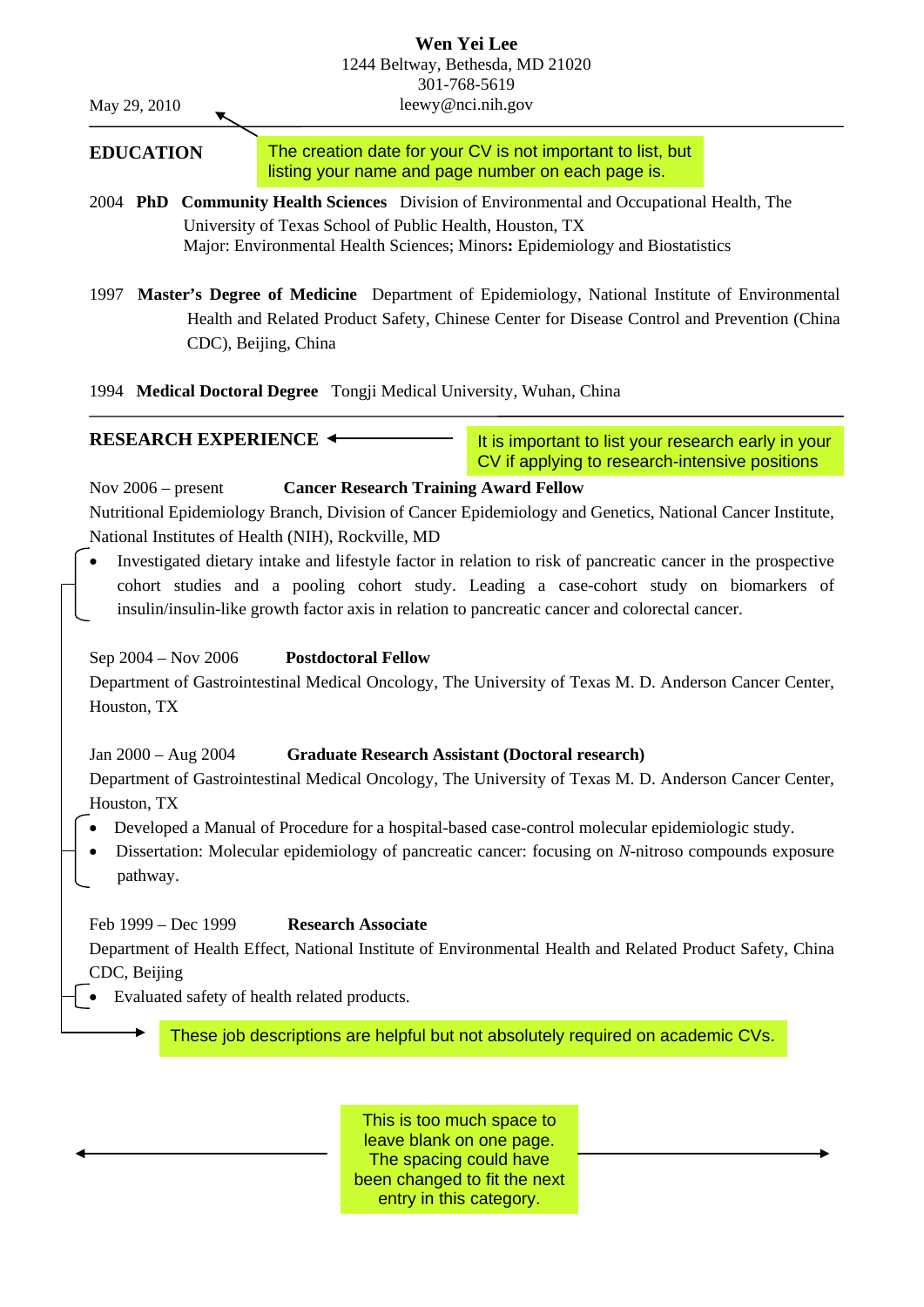May 29, 2010

#### Sep 1997 – Jan 1999 **Research Assistant**

Department of Health Effect, National Institute of Environmental Health and Related Product Safety, China CDC, Beijing

- Implemented and evaluated a tobacco control program in male smokers.
- Initiated a study on the effects of polychlorinated biphenyls (PCBs) exposure on mental development of Children.
- Designed a project on health effects of environmental tobacco smoke in Chinese adolescents.

#### Jul 1994 – Aug 1997 **Graduate Research Assistant (MS research)**

Department of Epidemiology, National Institute of Environmental Health and Related Product Safety, China CDC, Beijing

• Investigated the effects of smoking on serum cytokine levels in healthy male smokers.

## Jul 1993 – Jun 1994 **Undergraduate Student**

Department of Epidemiology, Institute of Environmental Medicine, Tongji Medical University, Wuhan, China

• Examined the protective role of zinc-metallothionein in liver injury induced by CCl<sub>4</sub>.

```
RESEARCH SKILLS
```
This category is not required in academic CVs.

- Epidemiologic study design, epidemiologic analyses, and field epidemiology
- Analytical and computer skills: STATA, SAS, SPSS, genetic analysis of high-throughput data, and statistical modeling
- Biology skills: cell culture, biochemistry assays, immunology assays, cytogenetic assays, PCR, DNA sequencing, single nucleotide polymorphism assays, DNA methylation, and microarray
- Grant writing

# **AFFILIATIONS AND AWARDS**

- Outstanding undergraduate student, Tongji Medical University, 1991, 1992
- Fogarty international traineeship, China CDC, Beijing, 1997.
- Associate Member of the American Association for Cancer Research, 2001-present
- Richard K. Sever scholarship, UT-School of Public Health, Houston, TX, 2002.
- Cancer Research Training Award, NCI, Rockville, MD, 2006

# **FUNDING**

• Intramural Innovation Research Award, NCI, Rockville, MD, 2008. \$50,000

Listing the amount of a particular award is fine.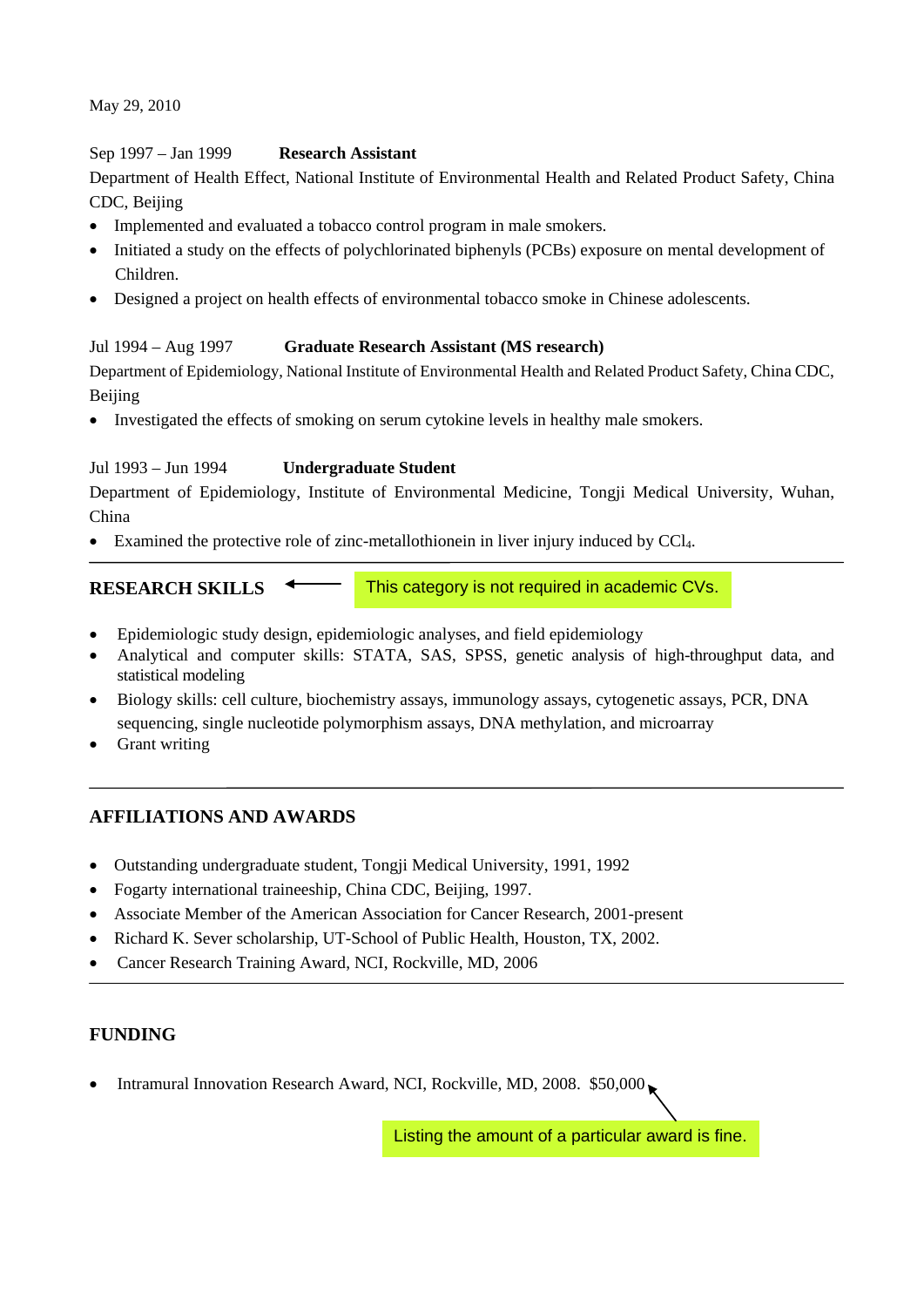# **PROFESSIONAL DEVELOPMENT**

- Introduction to principle component analysis (07/2008)
- Scientific writing from the reader's perspective (07/2008)
- Nutrition and cancer prevention research practicum. Division of Cancer Prevention, NCI (03/2008)
- Molecular epidemiology course. Division of Cancer Epidemiology and Genetics, NCI (11/2007-03/2008)
- Core genotyping facility genetics course (02/2008)
- Core genotyping course: genetic analysis 1 (02/2008)
- Molecular prevention course. Division of Cancer Prevention, NCI (08/2007)
- Principles and practice of cancer prevention and control course. Division of Cancer Prevention, NCI (07/2007)
- Genetic epidemiology in populations. Johns Hopkins Summer Institute of Epidemiology Course (07/2007)
- Grants and grantsmanship workshop. Division of Cancer Prevention, NCI (01/2007)

## **INVITED PRESENTATIONS**

- Title of Presentation. Department Name, University Name. 2004.
- Title of Presentation. Branch Name, Division Name, Institute Name. 2006.
- Title of Presentation. Branch Name, Division Name, Institute Name. 2006.

## **PUBLICATIONS**

This is an impressive highlight.

# **27 manuscripts published or provisionally accepted in peer-reviewed journals**

- 1. **Lee WY,** LaCasse M, O'Neal P, Cedric G, Luttanier F, Allison S, McIsaac J, and Ramos-Delgado J. Title of Publication. Accepted by *Name of Journal*, 2009,169:1043-1051
- 2. **Lee WY**, Housen G, Patel H, Luttanier F, McIsaac J, and Ramos-Delgado J. Title of Publication. Accepted by *Name of Journal*, 2009, 18: 1144-1151.
- 3. **Lee WY,** Nonette P, Castleton J, Gervais G, Luttanier F, McIsaac J, and Ramos-Delgado J. Title of Publication. Accepted by *Name of Journal,* 2009, 169: 764-770.
- 4. Wong Y, **Lee WY**, Li Y, Evans W, Wong J, Kraniak C, DeMayo R, and Li D. Title of Publication. Accepted by *Name of Journal*, 2009, 27: 1592-1599.
- 5. Chao M, Ramos-Delgado J, **Lee WY,** LaCasse M, Patel H, Park Y, Allison S, Luttanier F, McIsaac J, Lawler K. Title of Publication. *Name of Journal*. 2008, 88: 2431-2440.
- 6. Miyamoto Y, Lee A, Li Y, Stanza T, McColm J, Liu J, **Lee WY,** Nasseh M, Kedzior M, Jacoby GR, DeMayo R, and Li D. Title of Publication. *Name of Journal.* 2008, 29: 1184-1191.
- 7. Takazi Y, **Lee WY**, Cheung J, Evans W, DeMayo R, and Li D. Title of Publication. *Name of Journal*. 2008, 14: 2042-2048.
- 8. **Lee WY**, Nasseh M, Jacoby GR, Simpson AD, Evans W, DeMayo R, and Li D. Title of Publication. *Name of Journal.* 2008,103: 360-367.
- 9. **Lee WY**, Ryder WL, McColm J, Jacoby GR, Nasseh M, Braxton HJ, DeMayo R, and Li D. Title of Publication. *Name of Journal*. 2007, 16: 2379-2387.
- 10. Nasseh M, Wolf R, Jacoby GR, DeMayo R, Hester B, Evans W, Leung S, **Lee WY**, and Li D. Title of Publication. *Name of Journal*. 2007, 102: 2696-707.
- 11. Nasseh M, DeMayo R, Jacoby GR, Simpson AD, Soujrou G, Hester B, Evans W, Kahn C, Scala AJ, **Lee WY,** and Li D. Title of Publication. *Name of Journal*. 2007, 109: 2547-2556.
- 12. **Lee WY,** Jacoby GR, Nasseh M, Simpson AD, Evans W, DeMayo R, and Li D. Title of Publication*. Name of Journal*. 2007, 109: 840-848.